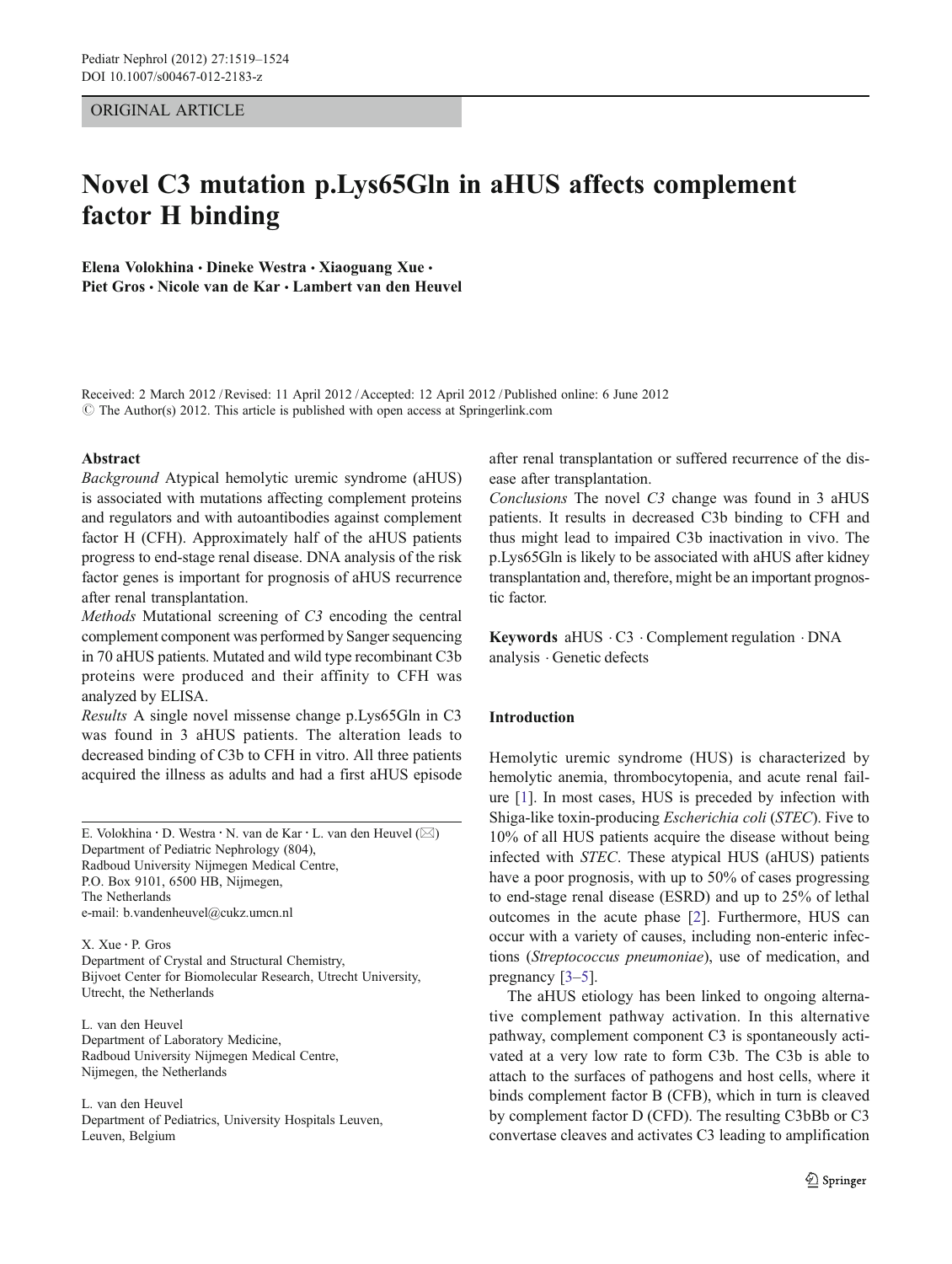of the complement cascade, to the formation of a membrane attack complex, and, eventually, to cell lysis. At the surface of the normal host cells C3b is cleaved by complement factor I (CFI), while complement factor H (CFH), membrane cofactor protein (CD46/MCP), and complement receptor type 1 act as cofactors. In addition, at the surface of the normal host cells C3 convertase can be dissociated by regulators [[6\]](#page-5-0). Mutations affecting CFH, CFI, MCP, C3, CFB, thrombomodulin and the presence of autoantibodies against CFH [\[7](#page-5-0)–[14](#page-5-0)] are associated with aHUS pathogenesis. Complement deficiencies are identified in 50–60 % of aHUS patients [[15,](#page-5-0) [16](#page-5-0)]. In particular, new C3 mutations, affecting C3 convertase in a gain-of-function manner, were recently described [[17,](#page-5-0) [18](#page-5-0)].

Etiological analysis of patients with aHUS is very important, especially in renal transplantation, which is frequently required in this patient group. For example, patients that carry mutations in genes encoding CFH or CFI are at higher risk of the disease recurrence in the graft (70–90%), whereas such probability is much lower for the aHUS patients carrying MCP mutations (20%) [\[15](#page-5-0), [16](#page-5-0)]. Previously, we reported prevalence of mutations in CFH, CFI, MCP, and CFB, and autoantibodies against CFH in Dutch/Belgian aHUS cohort [[19\]](#page-5-0). In this study we report C3 variations found in our aHUS patients.

## Materials and methods

## Study population

The research population consisted of 70 aHUS patients (age 2 months to 52 years at onset of the disease), referred to the Pediatric Nephrology Department of the Radboud University Nijmegen Medical Centre. All patients were of Dutch or Belgian origin and diagnosed with non-STEC-HUS. In 15 patients from 10 families the familial form of aHUS was identified; the other 55 patients were diagnosed with sporadic aHUS. Informed consent of all patients or their parents was obtained before the DNA analysis. The missense C3 alterations found in patients were also analyzed in genomic DNA from 100 healthy, ethnically-matched control individuals.

## Sequence analysis of the C3 gene

Genomic DNA was isolated from peripheral blood leukocytes as described by Miller et al. [[20\]](#page-5-0). Fragments of the C3 gene (NCBI mRNA RefSeq NM\_000064.2, genomic RefSeq NG\_009557.1 [[21\]](#page-5-0)) were amplified from genomic DNA by means of PCR. Primer sequences are available upon request. The PCR products obtained included DNA sequences of the 41 individual exons, flanked by the splice donor site and the splice acceptor site. The amplimers were subjected to double-stranded DNA sequence analysis on an ABI 3130 xl GeneticAnalyzer (Applied Biosystems). Sequence analyses were performed using Sequencher 4.8 software (Gene Codes). Sorting Intolerant From Tolerant (SIFT) ([http://sift.jcvi.org/\)](http://sift.jcvi.org/) [[22](#page-5-0)] and PolyPhen-2 ([http://](http://genetics.bwh.harvard.edu/pph2/) [genetics.bwh.harvard.edu/pph2/](http://genetics.bwh.harvard.edu/pph2/)) [[23](#page-5-0)] mutation analysis algorithms were used to access potential pathogenicity of C3 changes on protein level. The SIFT scores were obtained by submitting C3 protein sequences of Homo sapiens, Bos taurus, Sus scrofa, Canis familiaris, Rattus norvegicus, Mus musculus, and Xenopus tropicalis to the program. Substitutions with scores below the threshold of 0.05 are considered intolerant by SIFT and are likely to affect protein function.

#### Recombinant C3b production

DNA fragment encoding mature wild-type C3 protein was cloned into the PCR4-TOPO (Invitrogen), the c.193A>C (p.Lys65Gln) and c.481C>T (p.Arg161Trp) sequence variations were introduced using the QuikChange method. Subsequently, the C3 variants were sub-cloned into a modified pUPE expression vector (U-Protein Express BV). The wild-type and mutant C3 constructs were expressed in HEK293-E cells in the presence of furin to ensure correct C3 processing [\[24](#page-5-0)]. After 3 days of expression medium was collected and centrifuged (1000 g, 15 min,  $4^{\circ}$ C), supernatant was used in experiments. The expression levels of C3 in the medium were 2–7 μg/mL. C3b was generated from C3 using CFB and CFD. The medium samples containing 1 μg/mL C3 were incubated with 1.8 μg/mL CFB and 0.13 μg/mL CFD (both from Complement Technology) for 2 h at 37°C. Cleavage of C3a was verified by SDS-PAGE.

## Binding affinity assay

The binding affinity assay was done in an ELISA setting. Wells of the ELISA plates were coated with 1 μg/mL of purified CFH (Calbiochem). The coated wells were incubated with medium samples containing 1,000, 500, 250, or 125 ng/mL of wild-type or mutant C3b and the presence of C3b was detected using horseradish peroxidase (HRP)-conjugated goat antibodies against C3 (MP Biomedicals).

#### Statistical analyses

The statistical significance of allelic frequencies was analyzed using two-tailed Fisher's exact test. The statistical analysis of the binding affinity assay results was performed using two-way ANOVA. The differences with  $P<0.05$  were considered statistically significant.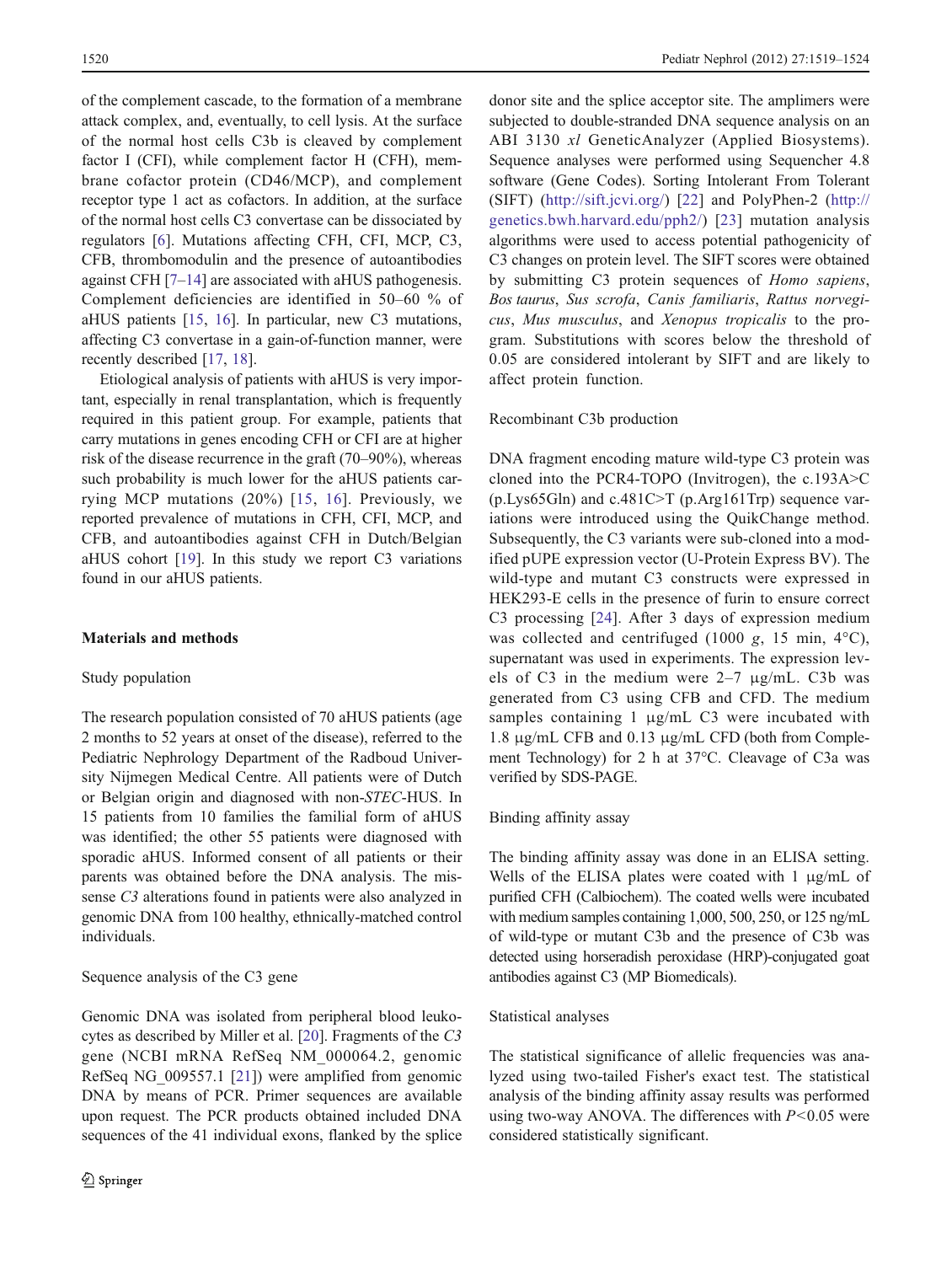#### <span id="page-2-0"></span>Results

#### C3 DNA alteration identified in three aHUS patients

The total open reading frame of the C3 gene was analyzed in 70 patients with aHUS. A novel missense DNA change c.193A>C, leading to p.Lys65Gln substitution was identified in 3 patients in heterozygous form (Fig. 1a, Table [1](#page-3-0)). All of the patients had a sporadic form of the disease and did not carry mutations affecting CFH, CFI, MCP, CFB, thrombomodulin or autoantibodies against CFH. The novel change was not found by us among 100 healthy controls, nor is it reported in dbSNP. It is also not reported in the NHLBI Exome Sequencing Project (ESP), which carries whole exome sequencing data from over 5000 human exomes [\(http://evs.gs.washington.edu/EVS/](http://evs.gs.washington.edu/EVS/)). The p.Lys65Gln alteration affects a conserved residue (Fig. 1b). It has a SIFT score of 0.00 and is predicted to be probably damaging by PolyPhen-2, indicating intolerance and a possible impact on the C3 structure and/or function. We also encountered a recently described p.Arg161Trp [\[17](#page-5-0)] (referred to by the

Fig. 1 Novel sequence variation found in 3 atypical hemolytic uremic syndrome (aHUS) patients. a Sequencing results of a healthy control (upper panel) and a patient (lower panel). Location of c.193A>C is indicated by a black box. **b** Sequence alignment of the C3 protein regions from various species containing Lys65, which is altered in aHUS patients. Altered amino acid position is marked by a black box and its number is indicated

authors as p.Arg139Trp, while not counting the signal peptide) in 11 patients in heterozygous form. Interestingly, although this change was not found by us among 100 controls, we did detect it in 3 healthy parents of aHUS patients, while the patients themselves did not possess the change. The prevalence of this polymorphism among aHUS patients was significantly higher  $(p=0.01)$  than among the healthy individuals screened.

### p.Lys65Gln decreases C3b binding to CFH in vitro

The altered amino acid is located in the part of the C3 gene encoding C3b, at the interface of the C3b and CFH domain 4 (Fig. [2a](#page-3-0)) [\[25](#page-5-0)]. Lysine, at position 65 in C3b, is in direct contact with the CFH glutamate at position 245 (Fig. [2b](#page-3-0)). These C3b and CFH residues are forming a salt bridge, a relatively weak ionic bond between positively charged lysine and negatively charged glutamic acid. Replacement of a lysine with a glutamine might, therefore, weaken the interaction between CFH and C3b. To test this hypothesis, recombinant C3 protein, carrying p.Lys65Gln, was

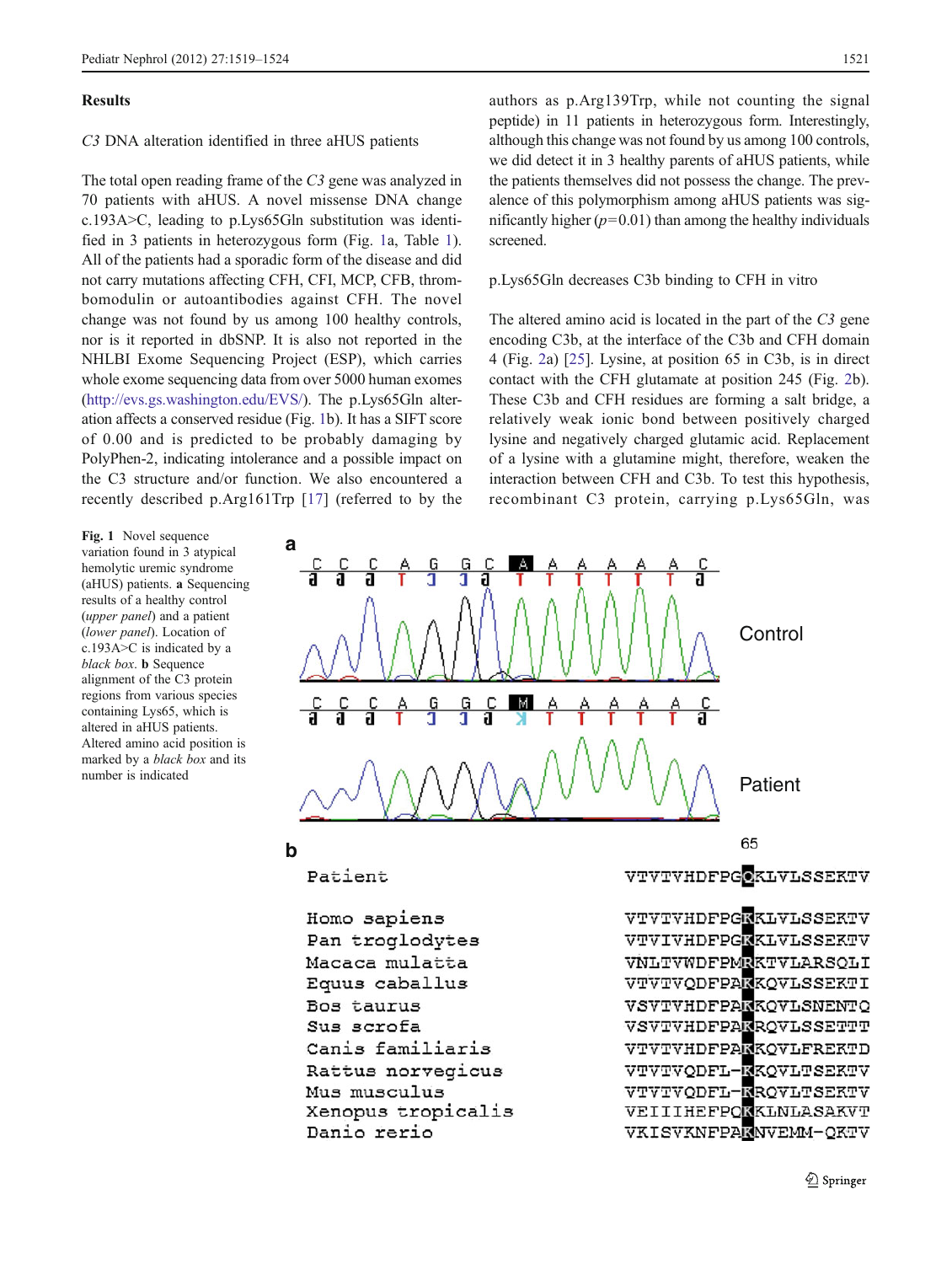| Gender<br>(F/M) | Age at onset | C <sub>3</sub> levels in acute<br>aHUS phase <sup>a</sup> | Transplantation history                                                     | Outcome          |
|-----------------|--------------|-----------------------------------------------------------|-----------------------------------------------------------------------------|------------------|
| M               | 40           | $0.73 - 0.95$                                             | aHUS after transplantation <sup>b</sup>                                     | Partial recovery |
| F               | 18           | $0.48 - 0.76$                                             | aHUS after transplantation <sup>c</sup> and aHUS recurrence in second graft | <b>ESRD</b>      |
| M               | 45           | 0.5                                                       | Transplantation after aHUS and aHUS recurrence in the graft                 | <b>ESRD</b>      |
|                 |              |                                                           |                                                                             |                  |

<span id="page-3-0"></span>Table 1 Clinical data available for patients carrying p.Lys65Gln

aHUS atypical hemolytic uremic syndrome, ESRD end-stage renal disease

 $\mathrm{^{a}C3}$  normal values: 0.70–1.50 g/L

<sup>b</sup> Kidney transplantation related to thrombotic microangiopathy as a result of malignant hypertension

<sup>c</sup> Kidney transplantation related to rapidly progressing glomerulonephritis

produced and cleaved using CFB and CFD to yield C3b. Binding of the recombinant mutant and wild-type C3b to purified CFH was compared in an ELISA setting (Fig. [3](#page-4-0)a). The p.Lys65Gln change resulted in a statistically significant  $(p<0.001)$  decrease in CFH binding when C3b concentration reached 1,000 ng/mL. This finding indicates that the DNA alteration leads to the weaker affinity of C3b to CFH.

In contrast to the previously reported data [[17\]](#page-5-0), in a similar experiment we also observed a weaker binding for C3b variant carrying p.Arg161Trp (Fig. [3](#page-4-0)b). Although this decrease is less pronounced than that of p.Lys65Gln, it is statistically significant  $(p<0.05)$ .

p.Lys65Gln is found in adult patients with aHUS in a kidney graft

All patients carrying p.Lys65Gln were adults at the time of the first aHUS episode.

The first patient was initially diagnosed with thrombotic microangiopathy as a result of malignant hypertension in 2003. Hemolytic anemia and thrombocytopenia were not found, the thrombotic microangiopathy (TMA) diagnosis was made based on the biopsy results. The patient was referred for hemodialysis and later received a living-donor kidney from his sister. Five months later, the patient developed thrombotic microangiopathy combined with declining renal function. Serum C3 levels were at the lower border of the normal range (Table 1) and the patient was diagnosed with aHUS. Incomplete recovery of the kidney function after this episode was achieved.

The second patient initially suffered from rapidly progressing glomerulonephritis (RPGN) of undefined etiology in 2003. The laboratory findings show no hemolytic anemia or thrombocytopenia, renal biopsy was not performed; therefore, the presence of TMA was not determined. The patient received a living-donor kidney transplant from her father. She developed aHUS in this renal graft and also in the next cadaver kidney transplant. In the third cadaver kidney transplant the patient developed acute tubular necrosis and was referred for hemodialysis. Eventually, the patient died of Gram-negative septic shock.

Fig. 2 Location of Lys65 amino acid altered by the missense mutation in the atypical hemolytic uremic syndrome (aHUS) patients. C3b domains are colored in green and complement factor H (CFH) domains are shown in purple. Amino acid residue mutated in aHUS patients is indicated by red spheres. a Structure of C3b in complex with CFH domains 1-4 [\[25\]](#page-5-0). **b** Enlarged image showing direct interaction of Lys65 residue of C3b with Glu245 residue of the CFH. The images were generated using PyMol

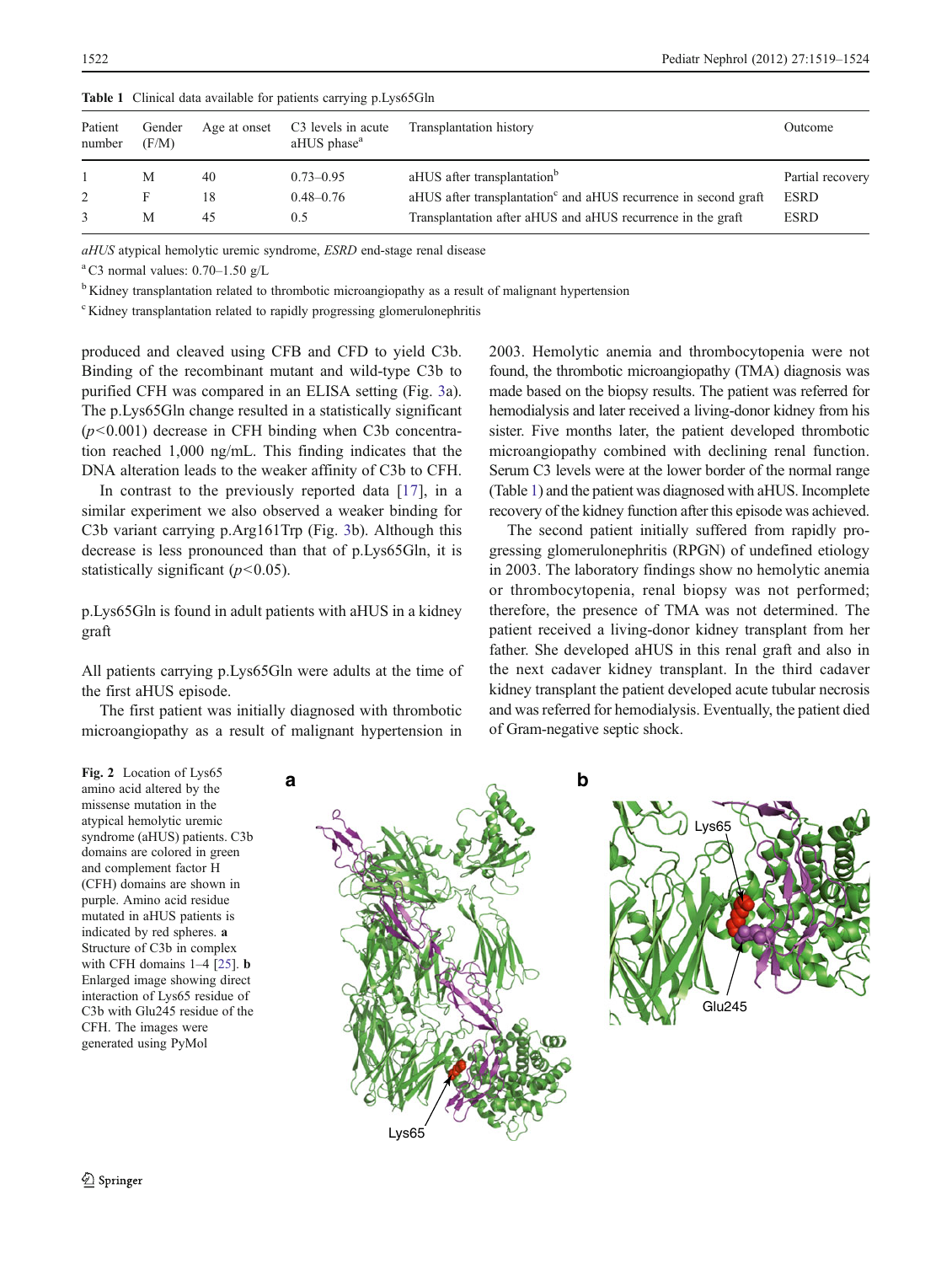<span id="page-4-0"></span>

Fig. 3 C3b binding affinity to complement factor H (CFH). ELISA plates were coated with purified CFH, after that the wells were incubated with various concentrations of the recombinantly produced wildtype and a p.Lys65Gln or b p.Arg161Trp C3b variants. Binding of the C3b variants was detected using antibodies against C3. ELISA results are expressed in arbitrary units (AU). The data represent four independent experiments and are presented as mean±SE. Significant differences according to ANOVA with  $p<0.001$  (\*\*\*) and  $p<0.05$  (\*) are indicated

The third patient developed TMA, diagnosed by renal biopsy, in combination with low C3 levels in serum. The patient received a kidney transplant, but 6 months later aHUS recurred in the graft.

Interestingly, in all 3 patients aHUS (re)occurred after kidney transplantation.

## Discussion

In this study, a novel missense sequence variation c.193A>C was found leading to p.Lys65Gln substitution in the C3 gene. The mutation alters a highly conserved amino acid (Fig. [1](#page-2-0)b). All of the analyzed species carry a lysine at position 65, except for Macaca mulatta, where its place is taken by an arginine, which is, similar to lysine, a positively charged hydrophilic amino acid. On the contrary, a glutamine, found at this position in aHUS patients has a neutrally charged side chain. As shown by our data, the replacement of lysine with glutamine compromises C3b-CFH interaction. It might lead to the decreased rate of C3b cleavage by CFI and decreased dissociation of C3 convertase by CFH decay-acceleration activity in vivo. Inefficient complement inactivation at the cell surface would result in damage of the endothelium of the glomeruli.

Further experiments should be considered for future analysis to increase the impact of the functional role of mutation, such as measurement of complement activation products in the serum of controls and patients carrying the mutation. Furthermore, complement deposition on human glomerular microvascular endothelial cells and human umbilical vein endothelial cells from patient and control serum can be compared.

Clinical data were available for all 3 patients. All of the patients acquired aHUS in renal transplants. This finding is important, because it indicates that the p.Lys65Gln substitution in C3 might be associated with poor prognosis in renal transplantation.

The previously described aberration p.Arg161Trp was found in 11 patients and in 3 healthy parents of other aHUS patients who did not possess the change themselves. The incidence of the p.Arg161Trp substitution is significantly higher in the aHUS group than among the healthy individuals. This indicates that p.Arg161Trp is rather an aHUSpredisposing single nucleotide polymorphism than an aHUS-causing mutation. Furthermore, our data indicate a significant weakening of the C3b-CFH interaction by p.Arg161Trp. This weakening was not observed previously [[17\]](#page-5-0). Roumenina et al. used a concentration range 0–300 ng/mL of C3b, while in our studies we used a broader C3b concentration range and observed a significant weakening of CFH binding at 1,000 ng/mL C3b [\[17\]](#page-5-0). Our findings provide new insight into the pathogenicity mechanism of p.Arg161Trp, a strongly predisposing aHUS polymorphism.

Previously, we reported genetic aberrations found in CFH, CFI, CFB, and MCP, and the presence of autoantibodies against CFH in our aHUS patient cohort [[19\]](#page-5-0). In this study, we described a potentially pathogenic p.Lys65Gln mutation in the C3 gene in our patients. Moreover, in 11 patients we identified a p.Arg161Trp polymorphism, which strongly predisposes to aHUS. In total, the prevalence of C3 changes in the Dutch/Belgian aHUS cohort is 20% (14 out of 70). Together with the previously reported findings [[19\]](#page-5-0), 48.6% (34 out of 70) of patients in our aHUS cohort display potential disease-causing alterations in genes encoding complement (regulating) proteins.